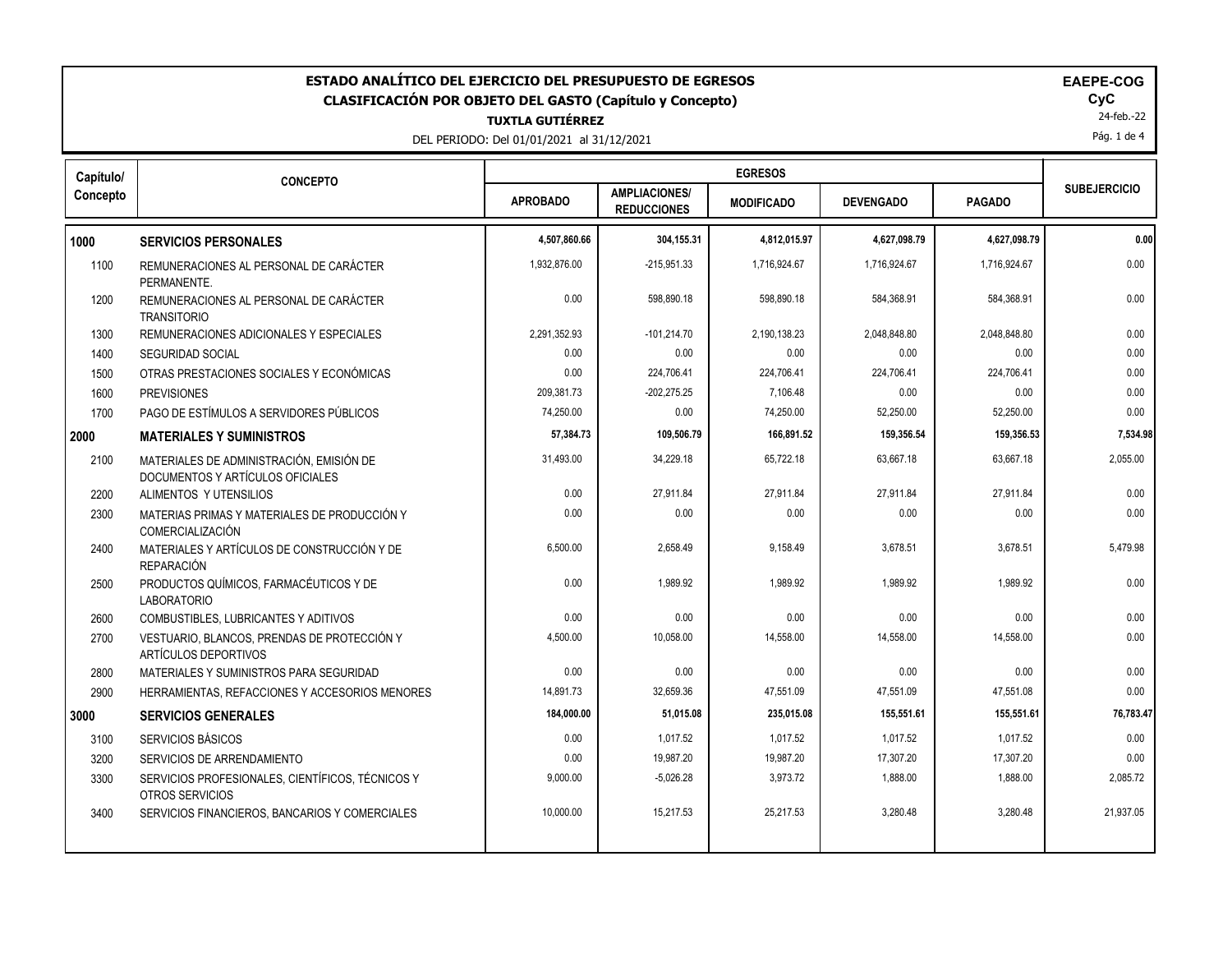| ESTADO ANALÍTICO DEL EJERCICIO DEL PRESUPUESTO DE EGRESOS<br><b>EAEPE-COG</b><br>CyC<br><b>CLASIFICACIÓN POR OBJETO DEL GASTO (Capítulo y Concepto)</b><br>24-feb.-22<br><b>TUXTLA GUTIÉRREZ</b><br>Pág. 2 de 4<br>DEL PERIODO: Del 01/01/2021 al 31/12/2021 |                                                                       |                 |                                            |                   |                  |               |                     |
|--------------------------------------------------------------------------------------------------------------------------------------------------------------------------------------------------------------------------------------------------------------|-----------------------------------------------------------------------|-----------------|--------------------------------------------|-------------------|------------------|---------------|---------------------|
| Capítulo/                                                                                                                                                                                                                                                    | <b>CONCEPTO</b>                                                       |                 |                                            |                   |                  |               |                     |
| Concepto                                                                                                                                                                                                                                                     |                                                                       | <b>APROBADO</b> | <b>AMPLIACIONES/</b><br><b>REDUCCIONES</b> | <b>MODIFICADO</b> | <b>DEVENGADO</b> | <b>PAGADO</b> | <b>SUBEJERCICIO</b> |
| 3500                                                                                                                                                                                                                                                         | SERVICIOS DE INSTALACIÓN, REPARACIÓN,<br>MANTENIMIENTO Y CONSERVACIÓN | 45.000.00       | $-23,441.30$                               | 21,558.70         | 13,400.00        | 13,400.00     | 8,158.70            |
| 3600                                                                                                                                                                                                                                                         | SERVICIOS DE COMUNICACIÓN SOCIAL Y PUBLICIDAD                         | 5,000.00        | $-3,834.00$                                | 1,166.00          | 1,166.00         | 1,166.00      | 0.00                |
| 3700                                                                                                                                                                                                                                                         | SERVICIOS DE TRASLADO Y VIÁTICOS                                      | 5,000.00        | 15,526.41                                  | 20,526.41         | 20,206.41        | 20,206.41     | 320.00              |
| 3800                                                                                                                                                                                                                                                         | <b>SERVICIOS OFICIALES</b>                                            | 0.00            | 5,568.00                                   | 5,568.00          | 5.568.00         | 5,568.00      | 0.00                |
| 3900                                                                                                                                                                                                                                                         | OTROS SERVICIOS GENERALES                                             | 110,000.00      | 26,000.00                                  | 136,000.00        | 91,718.00        | 91,718.00     | 44,282.00           |
| 4000                                                                                                                                                                                                                                                         | TRANSFERENCIAS, ASIGNACIONES, SUBSIDIOS Y OTRAS AYI                   | 190,194.00      | 3,330.56                                   | 193,524.56        | 115,318.03       | 115,318.03    | 78,206.53           |
| 4100                                                                                                                                                                                                                                                         | TRANSFERENCIAS INTERNAS Y ASIGNACIONES AL SECTOR<br>PÚBLICO           | 0.00            | 0.00                                       | 0.00              | 0.00             | 0.00          | 0.00                |
| 4200                                                                                                                                                                                                                                                         | TRANSFERENCIAS AL RESTO DEL SECTOR PÚBLICO                            | 0.00            | 0.00                                       | 0.00              | 0.00             | 0.00          | 0.00                |
| 4300                                                                                                                                                                                                                                                         | SUBSIDIOS Y SUBVENCIONES                                              | 190,194.00      | 0.00                                       | 190,194.00        | 115,318.03       | 115,318.03    | 74,875.97           |
| 4400                                                                                                                                                                                                                                                         | AYUDAS SOCIALES                                                       | 0.00            | 3,330.56                                   | 3,330.56          | 0.00             | 0.00          | 3,330.56            |
| 4500                                                                                                                                                                                                                                                         | PENSIONES Y JUBILACIONES                                              | 0.00            | 0.00                                       | 0.00              | 0.00             | 0.00          | 0.00                |
| 4600                                                                                                                                                                                                                                                         | TRANSFERENCIAS A FIDEICOMISOS, MANDATOS Y OTROS<br>ANÁLOGOS           | 0.00            | 0.00                                       | 0.00              | 0.00             | 0.00          | 0.00                |
| 4700                                                                                                                                                                                                                                                         | TRANSFERENCIAS A LA SEGURIDAD SOCIAL                                  | 0.00            | 0.00                                       | 0.00              | 0.00             | 0.00          | 0.00                |
| 4800                                                                                                                                                                                                                                                         | <b>DONATIVOS</b>                                                      | 0.00            | 0.00                                       | 0.00              | 0.00             | 0.00          | 0.00                |
| 4900                                                                                                                                                                                                                                                         | TRANSFERENCIAS AL EXTERIOR                                            | 0.00            | 0.00                                       | 0.00              | 0.00             | 0.00          | 0.00                |
| 5000                                                                                                                                                                                                                                                         | <b>BIENES MUEBLES, INMUEBLES E INTANGIBLES</b>                        | 60,560.61       | 157,659.23                                 | 218,219.84        | 193,088.09       | 193,088.09    | 25,131.75           |
| 5100                                                                                                                                                                                                                                                         | MOBILIARIO Y EQUIPO DE ADMINISTRACIÓN                                 | 55,560.61       | 155,831.23                                 | 211,391.84        | 186,260.09       | 186,260.09    | 25,131.75           |
| 5200                                                                                                                                                                                                                                                         | MOBILIARIO Y EQUIPO EDUCACIONAL Y RECREATIVO                          | 0.00            | 0.00                                       | 0.00              | 0.00             | 0.00          | 0.00                |
| 5300                                                                                                                                                                                                                                                         | EQUIPO E INSTRUMENTAL MÉDICO Y DE LABORATORIO                         | 0.00            | 0.00                                       | 0.00              | 0.00             | 0.00          | 0.00                |
| 5400                                                                                                                                                                                                                                                         | VEHÍCULOS Y EQUIPO DE TRANSPORTE                                      | 0.00            | 0.00                                       | 0.00              | 0.00             | 0.00          | 0.00                |
| 5500                                                                                                                                                                                                                                                         | EQUIPO DE DEFENSA Y SEGURIDAD                                         | 0.00            | 0.00                                       | 0.00              | 0.00             | 0.00          | 0.00                |
| 5600                                                                                                                                                                                                                                                         | MAQUINARIA, OTROS EQUIPOS Y HERRAMIENTAS                              | 5,000.00        | 1,828.00                                   | 6,828.00          | 6,828.00         | 6,828.00      | 0.00                |
| 5700                                                                                                                                                                                                                                                         | ACTIVOS BIOLÓGICOS                                                    | 0.00            | 0.00                                       | 0.00              | 0.00             | 0.00          | 0.00                |
| 5800                                                                                                                                                                                                                                                         | <b>BIENES INMUEBLES</b>                                               | 0.00            | 0.00                                       | 0.00              | 0.00             | 0.00          | 0.00                |
| 5900                                                                                                                                                                                                                                                         | <b>ACTIVOS INTANGIBLES</b>                                            | 0.00            | 0.00                                       | 0.00              | 0.00             | 0.00          | 0.00                |
| 6000                                                                                                                                                                                                                                                         | <b>INVERSIÓN PÚBLICA</b>                                              | 0.00            | 0.00                                       | 0.00              | 0.00             | 0.00          | 0.00                |
| 6100                                                                                                                                                                                                                                                         | OBRA PÚBLICA EN BIENES DE DOMINIO PÚBLICO                             | 0.00            | 0.00                                       | 0.00              | 0.00             | 0.00          | 0.00                |
| 6200                                                                                                                                                                                                                                                         | OBRA PÚBLICA EN BIENES DE DOMINIO PROPIO                              | 0.00            | 0.00                                       | 0.00              | 0.00             | 0.00          | 0.00                |
|                                                                                                                                                                                                                                                              |                                                                       |                 |                                            |                   |                  |               |                     |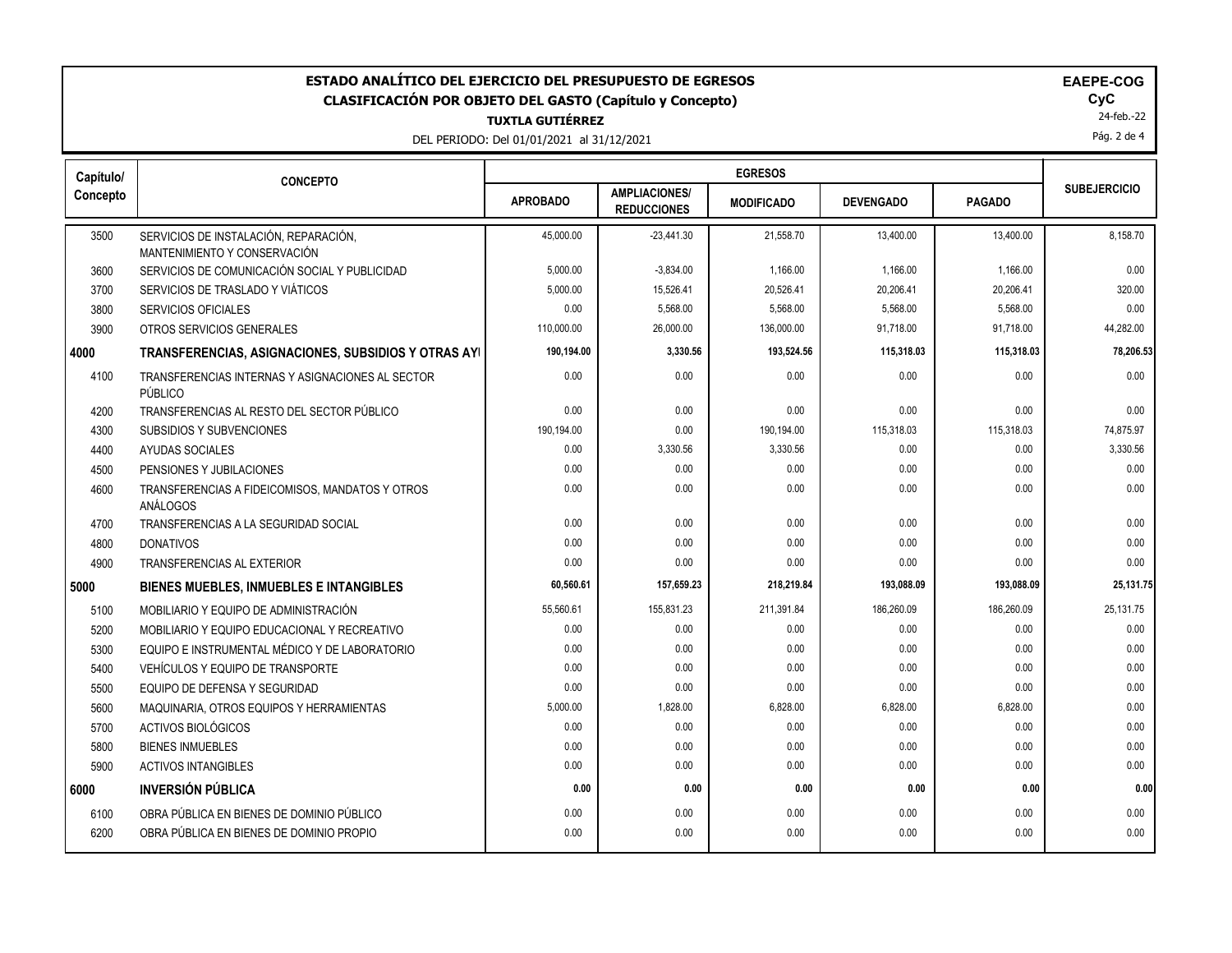| <b>EGRESOS</b><br>Capítulo/<br><b>CONCEPTO</b><br><b>SUBEJERCICIO</b><br><b>AMPLIACIONES/</b><br><b>APROBADO</b><br><b>DEVENGADO</b><br><b>PAGADO</b><br><b>MODIFICADO</b><br><b>REDUCCIONES</b><br>0.00<br>0.00<br>0.00<br>0.00<br>0.00<br>6300<br>PROYECTOS PRODUCTIVOS Y ACCIONES DE FOMENTO<br>0.00<br>0.00<br>0.00<br>0.00<br>0.00<br><b>INVERSIONES FINANCIERAS Y OTRAS PROVISIONES</b><br>0.00<br>0.00<br>0.00<br>0.00<br>0.00<br>7100<br>INVERSIONES PARA EL FOMENTO DE ACTIVIDADES<br><b>PRODUCTIVAS</b><br>0.00<br>0.00<br>0.00<br>0.00<br>7200<br>ACCIONES Y PARTICIPACIONES DE CAPITAL<br>0.00<br>0.00<br>0.00<br>0.00<br>COMPRA DE TÍTULOS Y VALORES<br>0.00<br>0.00<br>7300<br>CONCESIÓN DE PRÉSTAMOS<br>0.00<br>7400<br>0.00<br>0.00<br>0.00<br>0.00<br>0.00<br>0.00<br>0.00<br>0.00<br>0.00<br>7500<br>INVERSIONES EN FIDEICOMISOS, MANDATOS Y OTROS<br>ANÁLOGOS<br>0.00<br>0.00<br>0.00<br>0.00<br>0.00<br>7600<br>OTRAS INVERSIONES FINANCIERAS<br>0.00<br>0.00<br>0.00<br>0.00<br>0.00<br>7900<br>PROVISIONES PARA CONTINGENCIAS Y OTRAS<br>EROGACIONES ESPECIALES<br>0.00<br>0.00<br>0.00<br>0.00<br>0.00<br><b>PARTICIPACIONES Y APORTACIONES</b><br>0.00<br>0.00<br>0.00<br><b>PARTICIPACIONES</b><br>0.00<br>0.00<br>8100<br>0.00<br>8300<br><b>APORTACIONES</b><br>0.00<br>0.00<br>0.00<br>0.00<br>0.00<br>0.00<br>0.00<br>0.00<br>0.00<br>8500<br><b>CONVENIOS</b><br><b>DEUDA PÚBLICA</b><br>0.00<br>0.00<br>0.00<br>0.00<br>0.00<br>9000<br>AMORTIZACIÓN DE LA DEUDA PÚBLICA<br>0.00<br>0.00<br>0.00<br>0.00<br>0.00<br>9100<br>9200<br>INTERESES DE LA DEUDA PÚBLICA<br>0.00<br>0.00<br>0.00<br>0.00<br>0.00<br>0.00<br>0.00<br>0.00<br>0.00<br>0.00<br>COMISIONES DE LA DEUDA PÚBLICA<br>9300<br>0.00<br>0.00<br>GASTOS DE LA DEUDA PÚBLICA<br>0.00<br>0.00<br>0.00<br>9400<br>9500<br>COSTO POR COBERTURAS<br>0.00<br>0.00<br>0.00<br>0.00<br>0.00<br>0.00<br>0.00<br>0.00<br>0.00<br>0.00<br>9600<br>APOYOS FINANCIEROS<br>0.00<br>0.00<br>0.00<br>0.00<br>0.00<br>9900<br>ADEUDOS DE EJERCICIOS FISCALES ANTERIORES | ESTADO ANALÍTICO DEL EJERCICIO DEL PRESUPUESTO DE EGRESOS<br>EAEPE-COG<br>CyC<br><b>CLASIFICACIÓN POR OBJETO DEL GASTO (Capítulo y Concepto)</b><br>24-feb.-22<br><b>TUXTLA GUTIÉRREZ</b><br>Pág. 3 de 4<br>DEL PERIODO: Del 01/01/2021 al 31/12/2021 |          |  |  |  |  |  |      |
|-----------------------------------------------------------------------------------------------------------------------------------------------------------------------------------------------------------------------------------------------------------------------------------------------------------------------------------------------------------------------------------------------------------------------------------------------------------------------------------------------------------------------------------------------------------------------------------------------------------------------------------------------------------------------------------------------------------------------------------------------------------------------------------------------------------------------------------------------------------------------------------------------------------------------------------------------------------------------------------------------------------------------------------------------------------------------------------------------------------------------------------------------------------------------------------------------------------------------------------------------------------------------------------------------------------------------------------------------------------------------------------------------------------------------------------------------------------------------------------------------------------------------------------------------------------------------------------------------------------------------------------------------------------------------------------------------------------------------------------------------------------------------------------------------------------------------------------------------------------------------------------------------------------------------------------------------------------------------------------------------------------------------------------------------------|-------------------------------------------------------------------------------------------------------------------------------------------------------------------------------------------------------------------------------------------------------|----------|--|--|--|--|--|------|
|                                                                                                                                                                                                                                                                                                                                                                                                                                                                                                                                                                                                                                                                                                                                                                                                                                                                                                                                                                                                                                                                                                                                                                                                                                                                                                                                                                                                                                                                                                                                                                                                                                                                                                                                                                                                                                                                                                                                                                                                                                                     |                                                                                                                                                                                                                                                       |          |  |  |  |  |  |      |
|                                                                                                                                                                                                                                                                                                                                                                                                                                                                                                                                                                                                                                                                                                                                                                                                                                                                                                                                                                                                                                                                                                                                                                                                                                                                                                                                                                                                                                                                                                                                                                                                                                                                                                                                                                                                                                                                                                                                                                                                                                                     | Concepto                                                                                                                                                                                                                                              |          |  |  |  |  |  |      |
|                                                                                                                                                                                                                                                                                                                                                                                                                                                                                                                                                                                                                                                                                                                                                                                                                                                                                                                                                                                                                                                                                                                                                                                                                                                                                                                                                                                                                                                                                                                                                                                                                                                                                                                                                                                                                                                                                                                                                                                                                                                     |                                                                                                                                                                                                                                                       |          |  |  |  |  |  | 0.00 |
|                                                                                                                                                                                                                                                                                                                                                                                                                                                                                                                                                                                                                                                                                                                                                                                                                                                                                                                                                                                                                                                                                                                                                                                                                                                                                                                                                                                                                                                                                                                                                                                                                                                                                                                                                                                                                                                                                                                                                                                                                                                     | 7000                                                                                                                                                                                                                                                  |          |  |  |  |  |  | 0.00 |
|                                                                                                                                                                                                                                                                                                                                                                                                                                                                                                                                                                                                                                                                                                                                                                                                                                                                                                                                                                                                                                                                                                                                                                                                                                                                                                                                                                                                                                                                                                                                                                                                                                                                                                                                                                                                                                                                                                                                                                                                                                                     |                                                                                                                                                                                                                                                       |          |  |  |  |  |  | 0.00 |
|                                                                                                                                                                                                                                                                                                                                                                                                                                                                                                                                                                                                                                                                                                                                                                                                                                                                                                                                                                                                                                                                                                                                                                                                                                                                                                                                                                                                                                                                                                                                                                                                                                                                                                                                                                                                                                                                                                                                                                                                                                                     |                                                                                                                                                                                                                                                       |          |  |  |  |  |  | 0.00 |
|                                                                                                                                                                                                                                                                                                                                                                                                                                                                                                                                                                                                                                                                                                                                                                                                                                                                                                                                                                                                                                                                                                                                                                                                                                                                                                                                                                                                                                                                                                                                                                                                                                                                                                                                                                                                                                                                                                                                                                                                                                                     |                                                                                                                                                                                                                                                       |          |  |  |  |  |  | 0.00 |
|                                                                                                                                                                                                                                                                                                                                                                                                                                                                                                                                                                                                                                                                                                                                                                                                                                                                                                                                                                                                                                                                                                                                                                                                                                                                                                                                                                                                                                                                                                                                                                                                                                                                                                                                                                                                                                                                                                                                                                                                                                                     |                                                                                                                                                                                                                                                       |          |  |  |  |  |  | 0.00 |
|                                                                                                                                                                                                                                                                                                                                                                                                                                                                                                                                                                                                                                                                                                                                                                                                                                                                                                                                                                                                                                                                                                                                                                                                                                                                                                                                                                                                                                                                                                                                                                                                                                                                                                                                                                                                                                                                                                                                                                                                                                                     |                                                                                                                                                                                                                                                       |          |  |  |  |  |  | 0.00 |
|                                                                                                                                                                                                                                                                                                                                                                                                                                                                                                                                                                                                                                                                                                                                                                                                                                                                                                                                                                                                                                                                                                                                                                                                                                                                                                                                                                                                                                                                                                                                                                                                                                                                                                                                                                                                                                                                                                                                                                                                                                                     |                                                                                                                                                                                                                                                       |          |  |  |  |  |  | 0.00 |
|                                                                                                                                                                                                                                                                                                                                                                                                                                                                                                                                                                                                                                                                                                                                                                                                                                                                                                                                                                                                                                                                                                                                                                                                                                                                                                                                                                                                                                                                                                                                                                                                                                                                                                                                                                                                                                                                                                                                                                                                                                                     |                                                                                                                                                                                                                                                       |          |  |  |  |  |  | 0.00 |
|                                                                                                                                                                                                                                                                                                                                                                                                                                                                                                                                                                                                                                                                                                                                                                                                                                                                                                                                                                                                                                                                                                                                                                                                                                                                                                                                                                                                                                                                                                                                                                                                                                                                                                                                                                                                                                                                                                                                                                                                                                                     | 8000                                                                                                                                                                                                                                                  |          |  |  |  |  |  | 0.00 |
|                                                                                                                                                                                                                                                                                                                                                                                                                                                                                                                                                                                                                                                                                                                                                                                                                                                                                                                                                                                                                                                                                                                                                                                                                                                                                                                                                                                                                                                                                                                                                                                                                                                                                                                                                                                                                                                                                                                                                                                                                                                     |                                                                                                                                                                                                                                                       |          |  |  |  |  |  | 0.00 |
|                                                                                                                                                                                                                                                                                                                                                                                                                                                                                                                                                                                                                                                                                                                                                                                                                                                                                                                                                                                                                                                                                                                                                                                                                                                                                                                                                                                                                                                                                                                                                                                                                                                                                                                                                                                                                                                                                                                                                                                                                                                     |                                                                                                                                                                                                                                                       |          |  |  |  |  |  | 0.00 |
|                                                                                                                                                                                                                                                                                                                                                                                                                                                                                                                                                                                                                                                                                                                                                                                                                                                                                                                                                                                                                                                                                                                                                                                                                                                                                                                                                                                                                                                                                                                                                                                                                                                                                                                                                                                                                                                                                                                                                                                                                                                     |                                                                                                                                                                                                                                                       |          |  |  |  |  |  | 0.00 |
|                                                                                                                                                                                                                                                                                                                                                                                                                                                                                                                                                                                                                                                                                                                                                                                                                                                                                                                                                                                                                                                                                                                                                                                                                                                                                                                                                                                                                                                                                                                                                                                                                                                                                                                                                                                                                                                                                                                                                                                                                                                     |                                                                                                                                                                                                                                                       |          |  |  |  |  |  | 0.00 |
|                                                                                                                                                                                                                                                                                                                                                                                                                                                                                                                                                                                                                                                                                                                                                                                                                                                                                                                                                                                                                                                                                                                                                                                                                                                                                                                                                                                                                                                                                                                                                                                                                                                                                                                                                                                                                                                                                                                                                                                                                                                     |                                                                                                                                                                                                                                                       |          |  |  |  |  |  | 0.00 |
|                                                                                                                                                                                                                                                                                                                                                                                                                                                                                                                                                                                                                                                                                                                                                                                                                                                                                                                                                                                                                                                                                                                                                                                                                                                                                                                                                                                                                                                                                                                                                                                                                                                                                                                                                                                                                                                                                                                                                                                                                                                     |                                                                                                                                                                                                                                                       |          |  |  |  |  |  | 0.00 |
|                                                                                                                                                                                                                                                                                                                                                                                                                                                                                                                                                                                                                                                                                                                                                                                                                                                                                                                                                                                                                                                                                                                                                                                                                                                                                                                                                                                                                                                                                                                                                                                                                                                                                                                                                                                                                                                                                                                                                                                                                                                     |                                                                                                                                                                                                                                                       |          |  |  |  |  |  | 0.00 |
|                                                                                                                                                                                                                                                                                                                                                                                                                                                                                                                                                                                                                                                                                                                                                                                                                                                                                                                                                                                                                                                                                                                                                                                                                                                                                                                                                                                                                                                                                                                                                                                                                                                                                                                                                                                                                                                                                                                                                                                                                                                     |                                                                                                                                                                                                                                                       |          |  |  |  |  |  | 0.00 |
|                                                                                                                                                                                                                                                                                                                                                                                                                                                                                                                                                                                                                                                                                                                                                                                                                                                                                                                                                                                                                                                                                                                                                                                                                                                                                                                                                                                                                                                                                                                                                                                                                                                                                                                                                                                                                                                                                                                                                                                                                                                     |                                                                                                                                                                                                                                                       |          |  |  |  |  |  | 0.00 |
|                                                                                                                                                                                                                                                                                                                                                                                                                                                                                                                                                                                                                                                                                                                                                                                                                                                                                                                                                                                                                                                                                                                                                                                                                                                                                                                                                                                                                                                                                                                                                                                                                                                                                                                                                                                                                                                                                                                                                                                                                                                     |                                                                                                                                                                                                                                                       |          |  |  |  |  |  | 0.00 |
|                                                                                                                                                                                                                                                                                                                                                                                                                                                                                                                                                                                                                                                                                                                                                                                                                                                                                                                                                                                                                                                                                                                                                                                                                                                                                                                                                                                                                                                                                                                                                                                                                                                                                                                                                                                                                                                                                                                                                                                                                                                     |                                                                                                                                                                                                                                                       | (ADEFAS) |  |  |  |  |  | 0.00 |